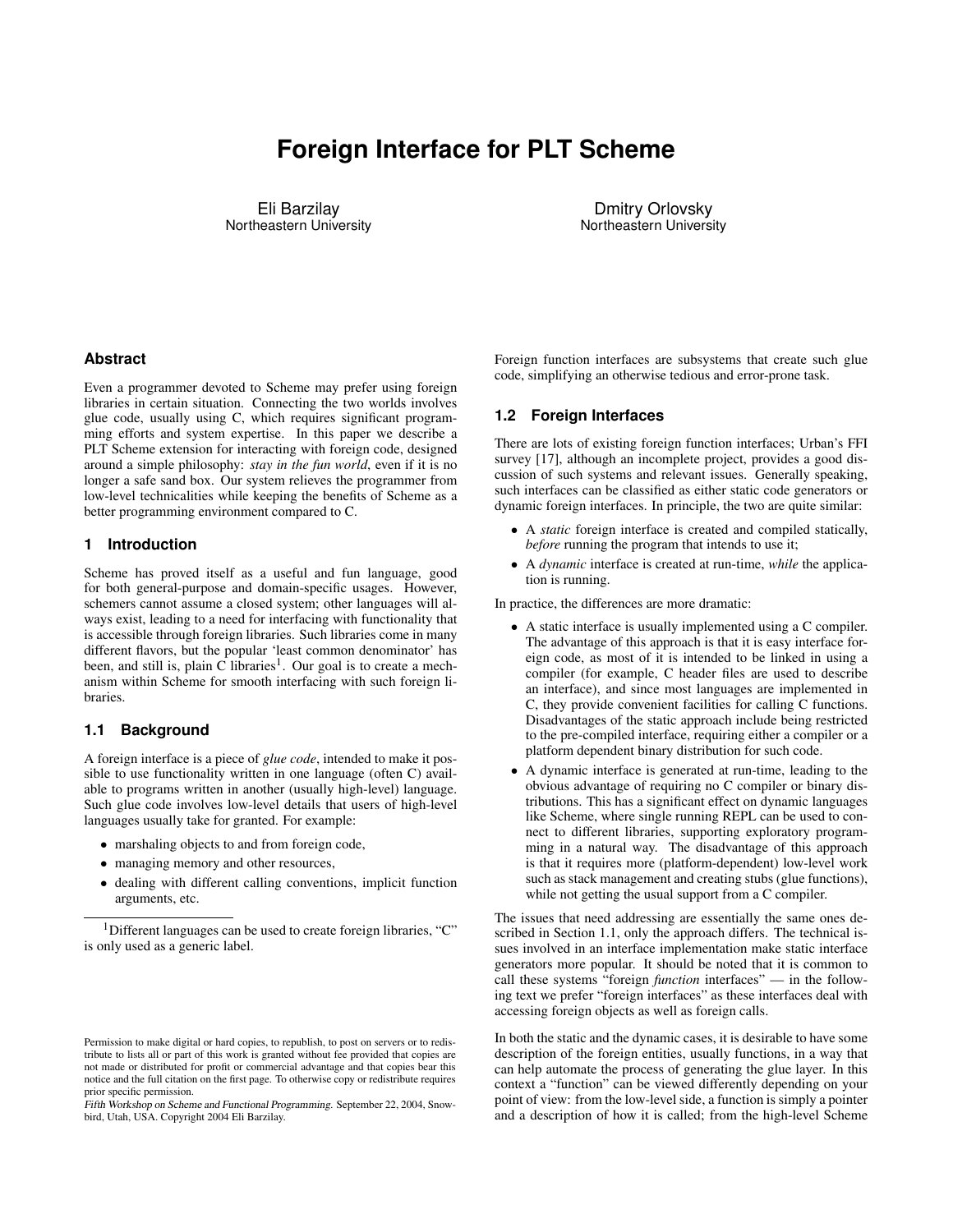side, it is an object that is expected to have the usual function semantics. *Interface description languages* (IDLs) have a major role in foreign interface systems — these are languages that express arbitrary function behaviors for both of these viewpoints:

- On the C side, there is the type definition of the function, and possibly additional information such as input/output pointers, object ownership, etc.
- In addition to this, there are details that are related to the Scheme side. For example, automatic memory management issues, value marshaling, dealing with aggregates (vectors and structs), and creating new object types.
- On the Scheme side, the result is a plain procedure, like any other Scheme procedure object.

Ideally, the IDL that is used to describe the interface is rich enough to express both views while providing enough information to completely automate the interface generation.

## **1.3 Implementing a Dynamic Interface**

The low-level mechanics of foreign function calls are usually very demanding: managing functions at the binary level is inherently platform dependent, and can even require assembly code or other compiler-specific hacks. Statically, these problems are not too difficult: simply generate C glue code, and let the C compiler do its usual work. Doing this efficiently in a dynamic fashion is difficult, since it is usually not desirable to drag a complete C compiler into your run-time. Dealing with the dynamic aspects of foreign functions is greatly simplified using a library that handles the low-level details: we use libffi [11], a library that supports foreign function call-outs and call-backs.

- A call-out is a normal function call. In a dynamic setting, we create a "call-interface" object which specifies (binary) input/output types; this object can be used with an arbitrary function pointer and an array of input values to perform a callout to the function and retrieve its result. Doing this requires manipulating the stack and knowing how a function is called, these are details that libffi deals with.
- A call-back is trickier. Our Scheme implementation has several fixed C-level functions which can implement arbitrary Scheme evaluation. A callback is, however, a simple function pointer — no additional information is available. Modern systems (e.g, Gnome) that use callbacks allow user to register a function pointer together with an arbitrary data pointer, but there is no standard way for this. A proper solution is one that allows creating general "C closures" — combining a function and a data pointer into a single new function pointer. Again, this is technically challenging, as it requires generating stub functions at run-time, which, when applied to some arguments, call the packaged function with the packaged data pointer and the arguments. Again, libffi provides the required magic.

libffi is maintained and distributed as part of the GCC project, but its goal is to provide a portable library. We use it for all platforms that PLT Scheme targets, including Windows (using a slightly adapted version that works with Microsoft's compiler, courtesy of the Thomas Heller [13]).

# **1.4 Outline**

In Section 2 we state the goal of our work, emphasizing our main design principle. Section 3 describes our implementation, both the C part of the code and the complementing Scheme module.

Section 4 demonstrates how our system copes with some of the common and uncommon situations that interface programmers deal with. We conclude with a related work comparison, and outline future plans.

# **2 Goal: Use Foreign Libraries, Avoid C**

Our design follows a simple principle: keep C-level functionality to a minimum. The core of a system for interfacing foreign libraries must itself be written in C, but we try to make such functionality available to Scheme as soon as possible, putting more responsibility on the Scheme level. When dealing with the many details of the interface, mainly type declarations and data marshaling, there is a natural tendency to make a system that is rich in features. We avoid dealing with such complexities in C when possible, providing just enough of an interface that makes it possible to do it in Scheme instead. The combination of a dynamic interface and a minimalistic C-level implementation that should be complemented by Scheme code are the main features that make our approach unique.

Switching more responsibility to Scheme comes with benefits that are familiar to Scheme programmers, but there is an additional advantage that is important in this particular case: the important issue is generating glue code that bridges the gap between foreign libraries and the high-level language. In the static case this involves either complex yet limited C preprocessor acrobatics (e.g., SWIG [1] goes as far as implementing its own C parser). On the other hand, Scheme already comes with a superior syntax system, and PLT Scheme makes this even better with additional language features (syntax objects, module system, etc). This syntax system is much easier for implementing sophisticated glue code with, especially considering our target crowd which undoubtedly feels more at home in the Scheme world.

For example, consider the issue of primitive foreign types that are handled by an interface. Once we can move C integers from Scheme to C and back, we might consider extending the system to deal with C enumerations. This raises a few questions regarding the interface design — how should this C definition:

```
typedef enum { foo1, foo2, foo3 } foo;
```
be available for Scheme code?

- Should we provide three integer bindings? If so, how do we deal with name clashes?
- Otherwise, should we use a mapping from strings to integers? Maybe use symbols? What about enumerated values that are or-able bit patterns? How should such a map be implemented: as a linked list? A vector of constant names? A hash table?

Answers to these questions determine the nature of the C implementation; once it is written, trying alternatives lead to significant maintenance costs. Our design keeps such complications away from the C level, pushing them up to the Scheme side where there are better ways to deal with them. For example, the C level part of our interface does not commit to a specific implementation for enumerations — it simply exposes C integers. Different strategies are then implemented in the Scheme part, resulting in easier code maintenance. In addition, some Scheme aspects are less accessible from C, making a Scheme solution even more attractive. for example, implementing enumerations as bindings that use the module system to avoid global name-space pollution, or implementing them as syntax objects (removing run-time lookup costs) are both much harder to implement in C than in Scheme.

Another important factor in the complexity of the C implementa-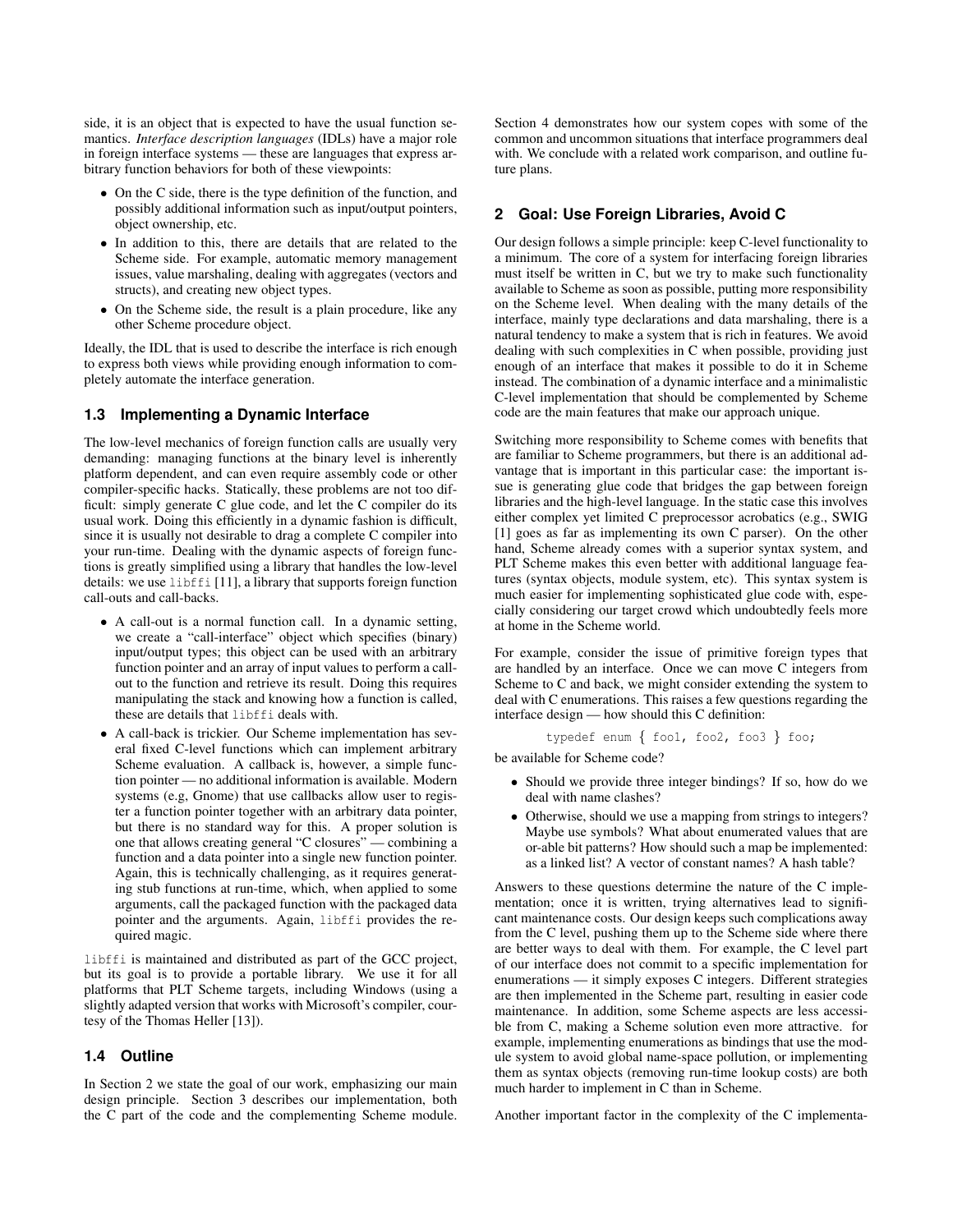tion is the issue of safety. Scheme is a *safe* language — as buggy as your code might be, you never expect the Scheme process to crash: if such a crash happens, the blame is in the language implementation. Using C extensions such as the ones that PLT Scheme always had, changes things a little — the code to blame can be either in the language implementation, or in the C extension. The invariant fact is that Scheme code can never be blamed for such crashes they are exclusively considered a C-level problem. There is therefore a yellow caution tape around code that can be blamed for such crashes: it lies exactly on the language boundaries, C on one side and Scheme on the other.

A dynamic foreign function interface inevitably breaks this property: bad Scheme code that defines an interface to a foreign function can specify an integer argument where a pointer is expected, leading to a crash (at best). Using dynamic interface systems does not seem so bad though — a foreign function definition is written in Scheme, but conceptually it is perceived as part of the C world. Scheme code, with the exception of such definitions, is still as safe as it has always been, the yellow caution tape is moved just a little so it surrounds Scheme definitions of foreign interfaces too. This point drives a dynamic foreign interface system to try to be as safe as possible: if function interfaces are the only things that can lead to crashes, then it is desirable to make the system safe in all other respects. For example, when dealing with pointers (arrays referencing, allocations, garbage collection) safety issues go in the C code, making it much more complicated than it would otherwise be.

In contrast, our implementation extends traditional dynamic interface systems by exposing more 'dangerous' operations. Functionality that had to be part of the C world is now accessible in Scheme, moving the yellow tape again to encompass more Scheme code. The average programmer is not concerned with this extra functionality, but interface implementors can now deal with more foreign code without leaving Scheme. Many design decisions that usually affect the C interface can now be pushed up to the Scheme level.

The issue of safety is now related to the module system: the new foreign interface bindings are enclosed in a module. If a Scheme process crashes, the blame is either on C code, or on Scheme code that uses this module: such code is therefore taken as substituting C code, potentially suffering from C's usual illnesses. Code that does not use this module is expected to be as safe as it previously was.

To summarize, the yellow caution tape surrounds more Scheme code now: it lies at the C/Scheme language border *except* for code that uses the new module which is inside the tape. In essence, using the a Scheme module is similar to a using Modula-3's [12] 'UNSAFE' keyword to declare unsafe code. Quoting Harbison [12, Section 13.3.1] from the Modula-3 book:

Modula-3 also provides unsafe features, but it differs from many other languages in isolating those features. The unsafe language features are accessible only in interfaces and modules that are labeled by the keyword UNSAFE. [...] When all modules and interfaces are safe, Modula-3 guarantees that there will be no unchecked run-time errors. By introducing UNSAFE, the programmer assumes part of that burden.

Our system is slightly different in that Scheme modules can provide additional functionality for interface writers, meaning that they will not provide a safe interface, making them have a status similar to that of the new module. This means that rather than a fixed set of unsafe language features, we have a system where these features can also be extended.

An example of this design philosophy is our use of pointers. First,

a new Scheme pointer object is introduced, then low-level functions that deal with pointers are added. These are procedures that allocate memory blocks (using one of several 'malloc' variants), free blocks (for GC-invisible blocks), reference pointers, and set values at a pointer locations. This new functionality is useful in itself, even when there are no foreign libraries to interface with. For example, the procedural part of SRFI 4 [6] can now be trivially implemented in Scheme. Several foreign interfaces have a similar generic 'pointer' object, but it is usually viewed as a last-resort object when an unknown pointer is returned<sup>2</sup> or when an interface is too lightweight for proper types<sup>3</sup> — this is in contrast to our view, where a pointer object is taken as part of the fundamental framework that makes Scheme a viable C substitute for glue code.

# **3 Implementation**

Our implementation consists of a C part, implementing the lowlevel functionality, and a Scheme part that builds on top of it. The C part of our interface is available as a built-in '#%foreign' module which is part of the MzScheme core of PLT Scheme (it is part of the MzScheme executable). This implements the thin interface, providing just enough to make it possible to fill in the gaps using Scheme. This module is therefore intended to be used only by the Scheme part of our interface: the '(lib "foreign.ss")' module which is part of MzLib, serving as a wrapper around the internal bindings. For brevity, we refer to the Scheme module as 'foreign'.

The '#%foreign' functionality that is implemented in C is described in Section 3.1, and the Scheme 'foreign' module is described in Section 3.2.

#### **3.1 The '#%foreign' Module: C-Level Interface**

The C implementation can be roughly divided into three parts, described in the following sections. Most of this is unrelated to foreign libraries, but providing the framework that make such interactions possible, and making Scheme rich enough to substitute C.

## **3.1.1 C Types**

C-types $4$  lie at the core of our system, as they provide the basic specifications for data that is passed on to and back from foreign libraries. We need some way to specify the correlation between tagged Scheme values and the various C types. This mapping is not one-to-one: a single C type can be interpreted as several Scheme types, and a single Scheme type can be translated to different C types. We implement C type objects for this, available as new first-class Scheme values, accessible through '#%foreign' bindings. Each C type object has three main parts:

- The actual C type that it represents (a libffi type descriptor),
- Code that translates corresponding Scheme objects to C,
- Code that translates such C values to Scheme objects.

In addition, there is some utility information such as a predicate, byte size and alignment. The translation code for these primitive C types is implemented in C. Table 1 presents a summary of the current built-in primitive types<sup>5</sup>.

<sup>&</sup>lt;sup>2</sup>For example, the SWIG manual uses malloc, realloc and free as a simple interface example which uses pointer objects.

<sup>&</sup>lt;sup>3</sup>Our cpointer type pre-existed for PLT Scheme extensions, and was intended for "extensions with modest needs".

<sup>&</sup>lt;sup>4</sup>Again, "C" is only used as it reflects binary level objects.

<sup>5</sup>The name convention that we have used is that a type called 'foo' is available in Scheme as a ' foo' binding.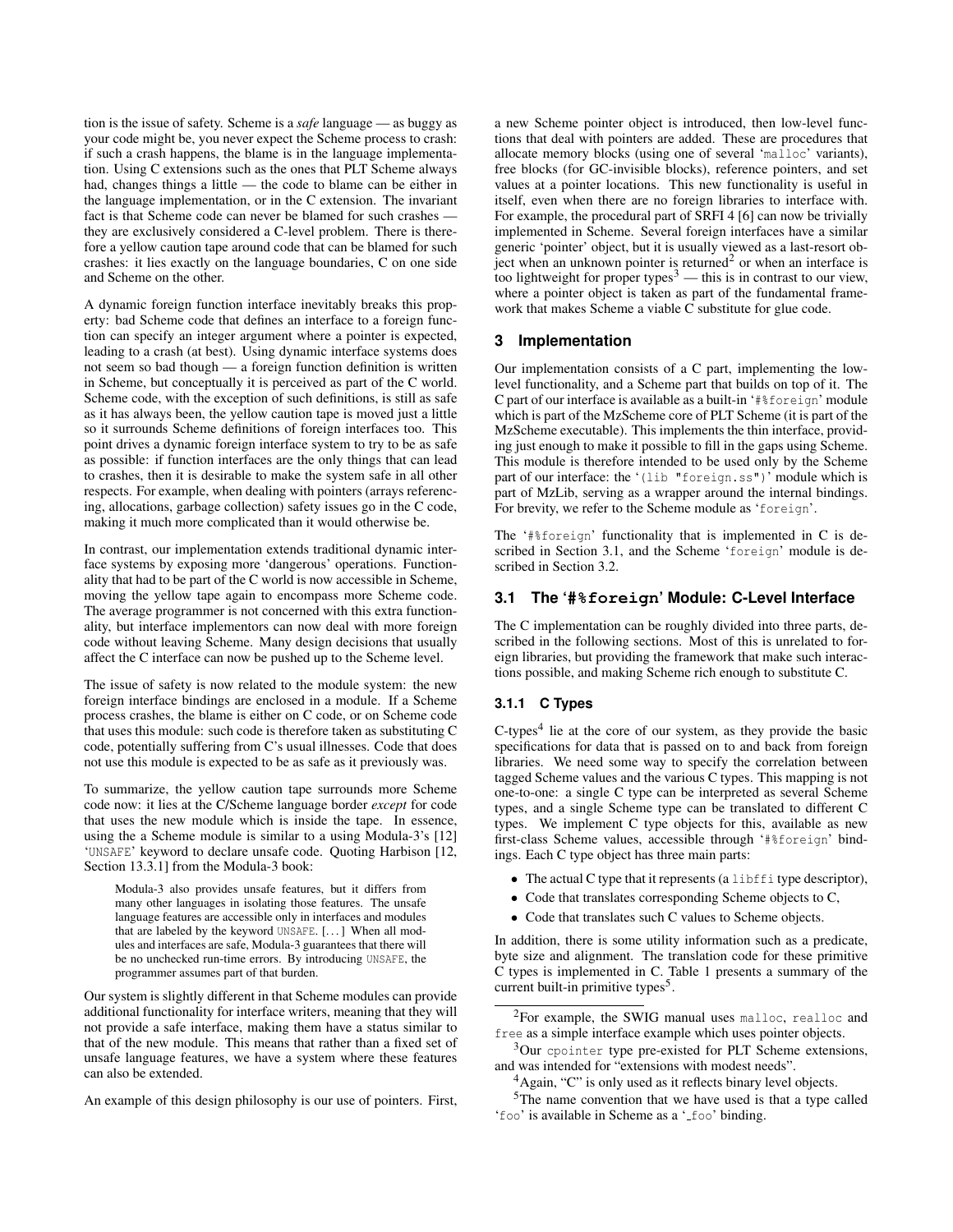| Primitive Type                      | Usage                                                                                                       |
|-------------------------------------|-------------------------------------------------------------------------------------------------------------|
| _void                               | returns a Scheme void value when used as an<br>output type                                                  |
| $int8, \ldots, int64$               | integer types in various sizes                                                                              |
| $uint8, \ldots$<br>uint64           | non-negative integers                                                                                       |
| byte, word, int,<br>Luint           | aliases for uint8, uint16, int32, and<br>uint32 respectively                                                |
| Long, ulong                         | aliases for 32- or 64-bit integers, depending on<br>the meaning of 'long' for the current platform          |
| fixint, ufixint,<br>fixnum, ufixnum | versions of integers (int and long resp.) that<br>assume fitting into an immediate Scheme fixnum<br>integer |
| float, double                       | floating point numbers (inexacts)                                                                           |
| _bool                               | booleans (as C integers)                                                                                    |
| _bytes                              | byte-strings (plain char strings and memory<br>blocks represented as byte-strings)                          |
| _string/ucs-4,<br>$string/utf-16$   | Unicode string types                                                                                        |
| path, symbol                        | path strings and symbol names as strings<br>(interned when used as an output type)                          |
| pointer                             | a 'cpointer' object encapsulating a pointer value<br>and an optional tag, #f is used for a NULL<br>pointer  |
| scheme                              | a Scheme Object* pointer, for any Scheme<br>boxed value, this will be its actual pointer                    |

**Table 1. Primitive types**

Users can create new types in two flavors:

- User-defined types are made by the 'makectype' primitive, and are analogous to primitive types. To create such a type a programmer has to:
	- 1. Choose the set  $S_1$  of Scheme objects that the new type should handle. This can be any set — combination of several Scheme types, subsets, or a few random values.
	- 2. Choose an existing C type *T* as a base type. This type handles some set  $S_2$  of Scheme objects.
	- 3. Write two procedures: one that translates an *S*<sup>1</sup> value to *S*<sub>2</sub> and one that goes the other way.
	- 4. Apply 'makectype' on *T* and the two translators.

When the new C type is used to send values to foreign code (function arguments, or setting pointers), the first translator is used and processing continues with  $T$ , and when receiving values from foreign code (return values or pointer references), *T* is used first and the second translator is then applied. The implementation of user types does not involve libffi, which only sees primitive types.

• New struct types are created from a list of existing types using the 'makecstructtype' primitive. This is mainly implemented by libffi since it describes a new low-level data type with new size and alignment information. On the Scheme side the resulting primitive type is similar to a pointer, but when it is used to send or receive values, the contents of the pointer is copied rather than the pointer itself.

No additional functionality is implemented at the C level for these types except trivial accessors and size/alignment information. Additional abstraction layers like enumerations and struct constructors and deconstructors are implemented in Scheme. As a result, we don't have to commit to a specific marshaling scheme at the binary level (in fact, the Scheme part of the interface implements two different marshaling schemes for each of these cases).

#### **3.1.2 Pointers**

As mentioned above, pointers are an integral part of our interface, exposed as useful Scheme objects. A Scheme pointer object encapsulates the actual pointer value (adding an extra level of indirection), and a 'tag' which is an arbitrary Scheme object. C functionality is limited to a usable minimum: allocating memory blocks (using various allocator functions — either through the garbage collector, or raw malloc), referencing and setting pointed values (given a type), and pointer equality.

Again, functionality implemented by the C level is kept to a minimum. For example, the tag values that are attached to pointers can be used to enforce a type for referencing and setting a pointed value, but such a design can be better implemented and enforced in Scheme, so these tags are *ignored* by the C part of the interface.

## **3.1.3 Interfacing Foreign Functionality**

So far, all C-level functionality is useful by itself, extending Scheme so it can handle machine-level raw data. The final piece of the C part of our interface is the one that actually deals with foreign libraries. First, there is functionality for opening a dynamic library and pulling out objects. These objects can be used as pointer objects, so it is possible to both reference and change their values (useful for libraries that contain user-modifiable customization hooks).

Dealing with function values is separated into function calls that we can do ("callouts") and calls from foreign code to our functions ("callbacks"). This is where libffi makes the implementation much easier. Two Scheme-accessible procedures, fficall and fficallback, are in charge of converting C functions to Scheme (callouts) and Scheme procedures to C (callbacks) respectively. At the Scheme level, these procedures are used by a new cprocedure type constructor, which provides a symmetric 'marshaling' interface for both ways of this conversion, so users are not aware of any differences in the underlying translation mechanism.

Bindings that are implemented by the C part of our implementation and made available through the '#%foreign' module are listed in Table 2. This, together with Table 1, is a complete summary of the C-level implementation. Again, '#%foreign' is not intended for use outside of our 'foreign' implementation (described next), but many of these procedures are re-exported by 'foreign'.

#### **3.1.4 Garbage Collection Issues**

There are some important memory management issues that should be mentioned at this point: a moving garbage collection, such as the one used by the precise PLT Scheme version (mzscheme3m) complicates things considerably when foreign code interacts with objects on the (GC-visible) Scheme heap. There are certain objects that should not move in memory, most notably, the callable function pointers generated by libffi to implement C closures must not move, so we need to take extra care in allocating these using plain malloc, where the garbage collector does not touch them. Callbacks are especially fragile in this aspect: when C code calls Scheme code the garbage collector might be triggered and any GCvisible pointers that the C function might use will inevitably be invalidated. This problem does not have an easy solution — either memory is managed by a non-moving collector possibly managing different memory regions using different collectors (this solution is impossible with PLT Scheme's precise GC), or doing manual management. The C implementation takes care of this when deal-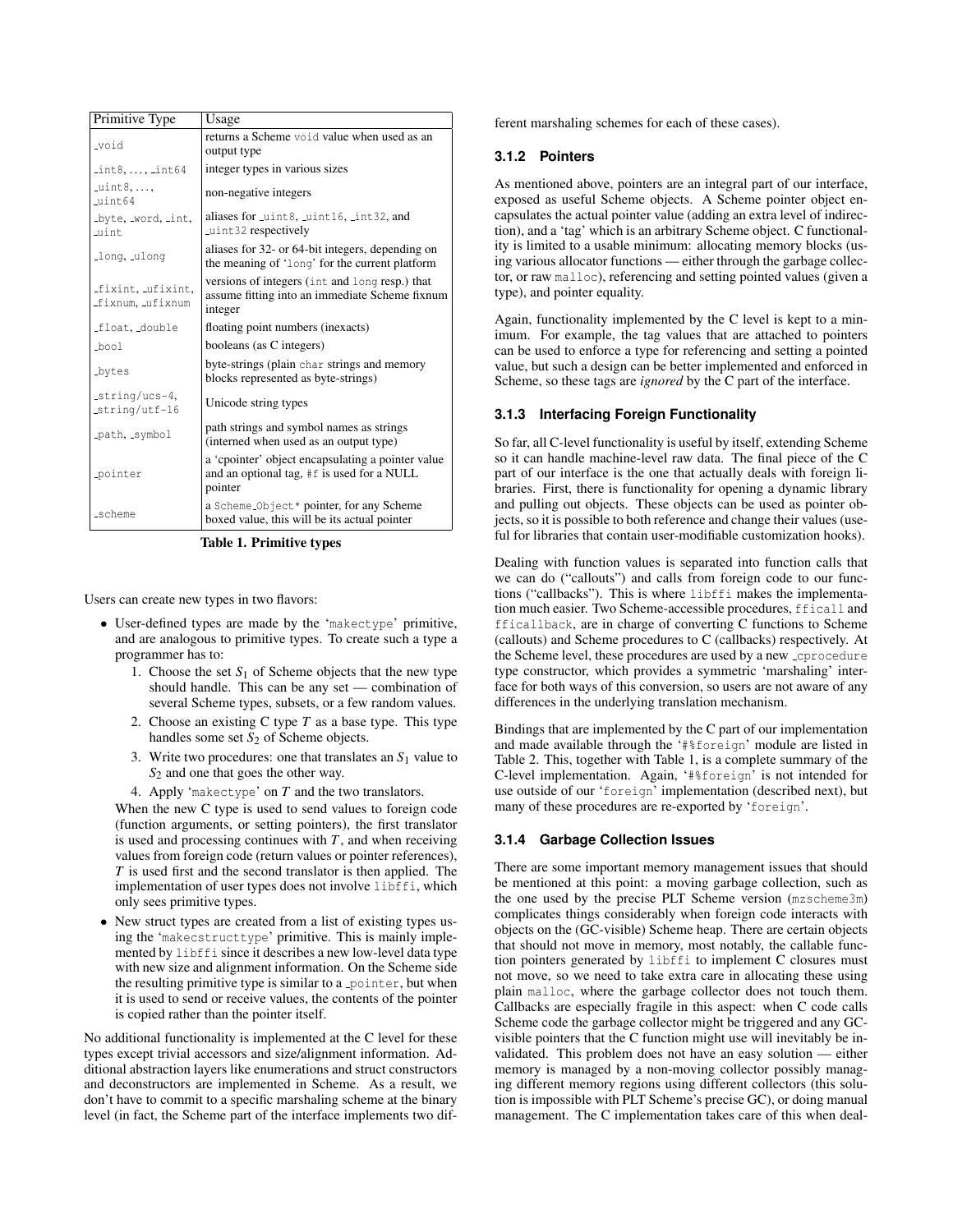| <b>Primitive Bindings</b>                                                                                                          | Usage                                                                                                                                                                                                                                                                                                                      |  |  |
|------------------------------------------------------------------------------------------------------------------------------------|----------------------------------------------------------------------------------------------------------------------------------------------------------------------------------------------------------------------------------------------------------------------------------------------------------------------------|--|--|
| ffi-lib, ffi-lib?,<br>ffi-lib-name                                                                                                 | open a foreign library and related<br>functionality                                                                                                                                                                                                                                                                        |  |  |
| ffi-obj.ffi-obj?.<br>ffi-obj-lib, ffi-obj-name                                                                                     | get a foreign object pointer from<br>a library and related functionality                                                                                                                                                                                                                                                   |  |  |
| make-ctype.<br>make-cstruct-type.ctype?.<br>ctype-basetype,<br>ctype-scheme->c.<br>ctype-c->scheme,<br>ctype-sizeof, ctype-alignof | Handling C type descriptor<br>objects (see Section 3.1.1)                                                                                                                                                                                                                                                                  |  |  |
| cpointer?, cpointer-tag,<br>set-cpointer-tag!, ptr-ref,<br>ptr-set!, ptr-equal?                                                    | Handling C pointer objects (see<br>Section $3.2.2$ )                                                                                                                                                                                                                                                                       |  |  |
| malloc, end-stubborn-change,<br>free, make-sized-byte-string,<br>register-finalizer                                                | Interface for the standard C<br>malloc and other allocators that<br>are used in MzScheme, and<br>related memory management<br>functions                                                                                                                                                                                    |  |  |
| ffi-call, ffi-callback,<br>ffi-callback?                                                                                           | creating a call-out object (a<br>Scheme procedure that calls a<br>foreign function when applied)<br>from a C pointer and creating<br>callbacks (objects that can be<br>passed onto foreign functions as<br>function pointers) from Scheme<br>procedures, both functions accept<br>an input type list and an output<br>type |  |  |

**Table 2. Primitive '#%foreign' bindings**

ing with libffi objects, but nothing else. If a movable pointer is passed on to a C function which can use Scheme callbacks or otherwise retain it, then it is the responsibility of the Scheme level to deal with copying these values to non-movable memory (using the system's raw malloc which is accessible in Scheme). The Scheme part of our interface simplifies some of these issues, but there is no general solution when (potentially misbehaved) foreign code is involved, since such code is ignorant of any memory management issues for objects it does not "own".

A related issue is dealing with pointers that can be contained in other objects. The Scheme-visible 'malloc' function uses atomic allocation by default except for allocating a pointer- or a scheme-based type. User-created struct types are, however, problematic because they can hold both pointers and other values. Our implementation uses only atomic memory blocks for these, which works as long as there are no GC-able pointers in structs, which so far was not a problem. We have a plan for dealing with such pointers, in case a solution is needed: expand new struct types with a map of contained GC-able pointer offsets. In any case, users should be aware of the fact that memory blocks are moved and use raw-malloced pointers as necessary when callbacks or library references are involved.

# **3.2 The foreign Module: Scheme-Level Interface**

At the Scheme level, we have added a new '(lib "foreign.ss")' module to MzLib. Scheme programmers should use this module which complements the built-in '#%foreign' module. The purpose of this module is to re-export some useful parts of '#%foreign' with an additional degree of sanity and convenience. For example, 'getffiobj' is a convenient procedure that combines 'ffilib' to open a library, 'ffiobj' to retrieve a pointer, and 'ptrref' to convert it into a Scheme value. In addition, it builds a layer of ad-

| Defined Type                                         | Usage                                                                                                                                                                                         |  |
|------------------------------------------------------|-----------------------------------------------------------------------------------------------------------------------------------------------------------------------------------------------|--|
| $string/utf-8$<br>_string/locale,<br>_string/latin-1 | various C strings, using different encoding                                                                                                                                                   |  |
| _string                                              | uses one of the existing string types, depending<br>on the value of the default_stringtype<br>parameter; '#f' is used as a NULL value                                                         |  |
| _file                                                | similar to the path type, except that path names<br>are resolved using expandpath                                                                                                             |  |
| string/eof                                           | similar to string, but in case of #f (NULL), an<br>end-of-file object is returned                                                                                                             |  |
| enum, bitmask                                        | these are actually functions that consume a list<br>of symbols, and create an integer-mapping type<br>that translates a single symbol (enum) or a list<br>of symbols (_bitmask) to an integer |  |

**Table 3. Simple types defined by the Scheme module**

ditional functionality using the built-in module, varying from new types, through an IDL, to memory management issues.

## **3.2.1 Additional Types**

The Scheme module, like the C part, revolves mainly around types. First, there are several simple types that are implemented in the Scheme module, summarized in Table 3. Adding these types is simple, as described in Section 3.1.1, for example, the file type is intended to make it easy to interact with foreign functions that expect a file name — making it possible to use names like "˜foo/bar". The definition in 'foreign' involves using expandpath when going from Scheme to C, and leaving the path as is when going from C to Scheme:

| (define file |                                         |
|--------------|-----------------------------------------|
| (make-ctype  | ; create a new type,                    |
| path         | ; based on path                         |
|              | expand-path ; expand-path when sent out |
| #f)          | ; receive: same as _path                |

Since this part of the implementation is in Scheme, we can now develop better solutions than we could if we used only C. For example, note that enum and bitmask are not type objects, but *functions* that create type objects — they are *type constructors*. Also, note that there are multiple string types, since our system is integrated into the development version of PLT Scheme which uses Unicode for its strings — the string type is therefore an 'identifier syntax' that expands into a usage of the 'default\_stringtype' parameter. Both of these would take a much heavier implementation if they were implemented in C.

## **3.2.2 Pointer Types**

Section 3.1.2 mentions that Scheme pointer objects have an arbitrary 'tag' value associated with them, and that these tags are ignored by the C part of the interface. The 'foreign' module provides a cpointer function that, when given some Scheme value, constructs a new pointer-based type which tags pointer objects when they arrive from the foreign side, and raises an error when passing a pointer with the wrong (non-eq?) tag from Scheme. This functionality might be extended in the future to use the tag value in some more meaningful way, for example, make it be another type object and make pointer dereferencing use it instead of taking a type argument, or use it to imitate inheritance where a pointer can be used in places where an ancestor pointer kind is expected. In addition to the cpointer function, there is a definecpointertype syntax: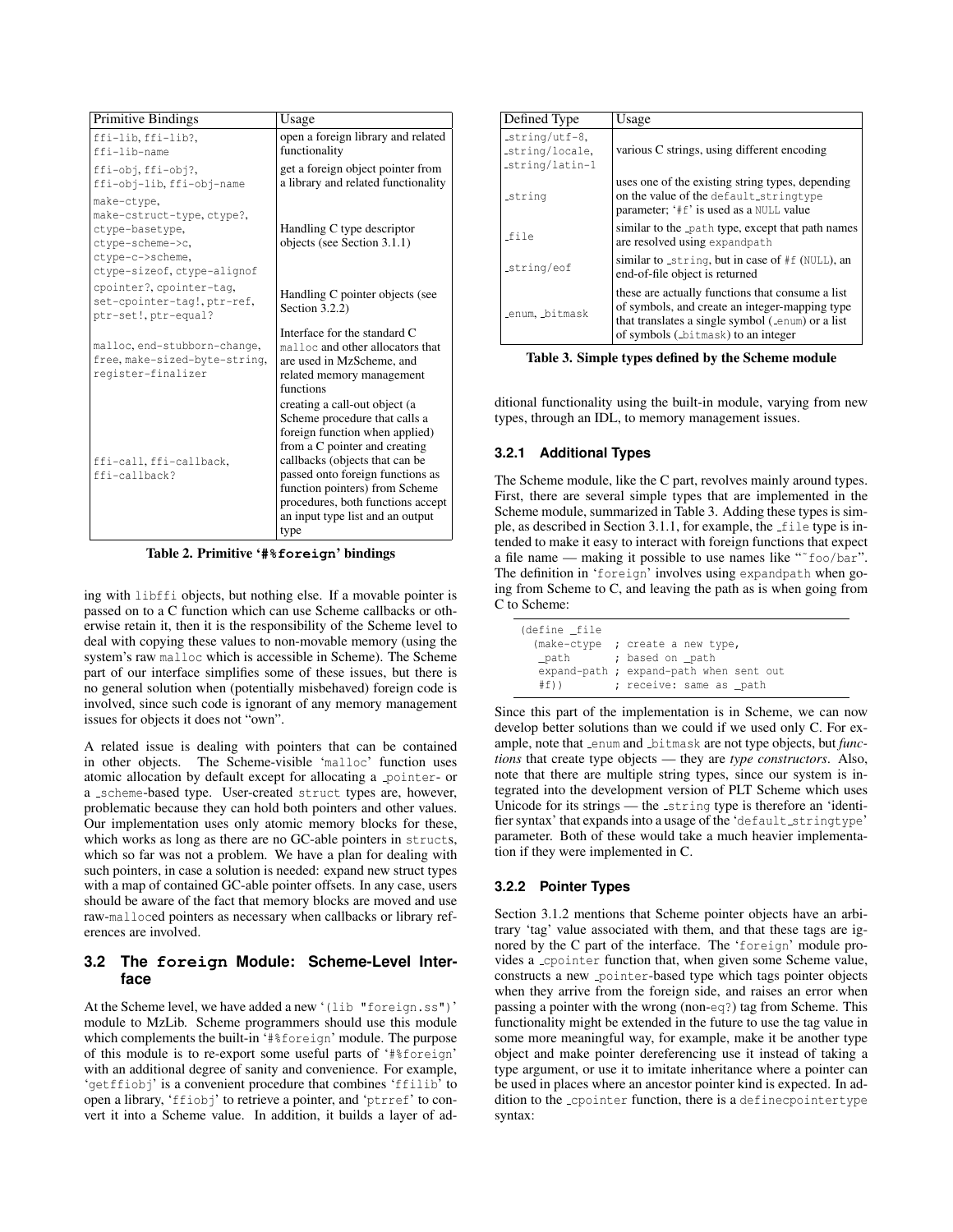```
( define-cpointer-type \langle id)
             \langle \langle type-or+ \text{if} \rangle \langle \text{scm} \rightarrow \text{c} \rangle \langle \text{c} \rightarrow \text{scm} \rangle \rangle
```
which defines such a type using " $\langle id \rangle$ " as a tag, together with a ' $\langle id \rangle$ ?' predicate and a ' $\langle id \rangle$ -tag' binding for the tag value.

The optional type and translation arguments can be used to specify the base type in case it is not pointer (for example, if it is a struct type), and translation procedures. Such arguments are also available for cpointer.

# **3.2.3 Vector Types**

Exposing C functionality in Scheme makes it possible to use arbitrary blocks of memory to hold data. Allocating such a block is even simpler with the provided list->cblock and cblock->list, both implemented in Scheme, but the result is just a bare pointer object. It is therefore useful to encapsulate such a memory block with the type of objects it uses and the number of objects contained in it. Using this we benefit from no per-item storage overhead as well as making some foreign interfaces easier to deal with, and at the same time ensure that there are no violation of the vector bounds. Interacting with these vectors is intentionally similar to using plain Scheme vectors:

```
> (define v (make-cvector _int 10))
> (cvector-length v)
10
> (cvector-set! v 5 55)
> (cvector-set! v 15 55)
cvector-ref: bad index 15 for cvector bounds of 0..9
> (cvector-ref v 5)
55
```
These vectors can be used as inputs to foreign functions via the cvector type.

SRFI 4 [6] defines similar structures, except that there are different Scheme types (therefore different function names) for each kind of vector, making it limited to numeric vectors. Our 'foreign' interface adds a complete re-implementation of SRFI 4, which will replace the C-based module that is currently a part of PLT Scheme<sup>6</sup>.

## **3.2.4 Struct Types**

The C part of our implementation provides limited support for defining struct types: we get a 'makecstructtype' function which constructs a new kind of primitive type given a list of existing types. This new type can be used with Scheme pointer objects, which will cause copying the structure *contents* rather than the pointer value when marshaling data. Accessing these objects is left for the Scheme side, which uses the information given by the ctypesizeof and the ctypealignof functions to compute the offsets into the contained values.

This functionality is sufficient for the 'foreign' module to make C structs accessible from Scheme. Two interfaces are provided:

- 1. list-struct is a type constructor: given a list of type objects, it constructs a matching C struct type, and wraps the result in a yet another type that translates values contained in such a C struct value to and from a Scheme list of values. Using this type is simple, but it involves extra allocations which is an extra overhead some users will want to avoid.
- 2. definecstruct is a new syntax, similar to PLT Scheme's 'definestruct', except that slots have an associated type.

```
<sup>6</sup>The current implementation does not deal with the external
syntax specified in SRFI 4.
```
Values of this new type are kept as a pointer object that references the memory block holding the binary data. Again, this simplifies interfaces: there is no overhead involved as we are dealing with the raw data. A simple example of using such a struct type follows:

```
> (define-cstruct _foo
    ((x _int) (y _double)))
> (define x (make-foo 1 2.3))
> (foo? x)
#t
> (list (foo-x x) (foo-y x))
(1 2.3)
> (set-foo-y! x 4.5)
```
## **3.2.5 Simple Function Types**

Finally, the core functionality that allows interactions with foreign libraries is enabled by the cprocedure type constructor. This constructor creates a function type when given a list of input types and an output type. Like all other C type objects, the resulting function type has two translation procedures: one going from C to Scheme and one going back. For these function types, the first translator generates a *callout* object that can be used as a new Scheme primitive, and the second generates a callback object that can be sent to C code allowing it to invoke a Scheme procedure. This internal function is implemented via the primitive 'fficall' and 'fficallback' functions (see Table 2), it's definition is (roughly<sup>7</sup>):

```
(define (_cprocedure itypes otype)
  (make-ctype _pointer
    (lambda (x) (ffi-callback x itypes otype))
    (lambda (x) (ffi-call x itypes otype))))
```
This means that from the user's point of view, a simple type specification like '( cprocedure (list int int) int)' can be used as either an input or an output type, and it can properly nest (negative function type occurrences generate callbacks and positive occurrences generate callouts). For example, the following contrived higher-order C function:

```
int foo_ho_ho_func(int x, int(*(*f)(int))(int)) {
 return (f(x+1))(x-1);
}
```
can be used (interactively!) in Scheme in a straightforward way:

> ((get-ffi-obj "foo\_ho\_ho\_func" "foo.so" (\_cprocedure (list \_int (\_cprocedure (list \_int) (\_cprocedure (list \_int) \_int))) \_int)) 3 (lambda (x) (lambda (y) (+ y (\* x x))))) 18

#### **3.2.6 Complex Function Types: IDL Features**

The cprocedure can generate simple interfaces, but it is insufficient in cases where the foreign function needs an additional layer of interface when arguments and/or the return value on the Scheme side don't match those of the foreign side. A common example of

<sup>&</sup>lt;sup>7</sup>The actual implementation accepts another optional argument that can be used to tweak the resulting primitive procedure. This is described in the following section.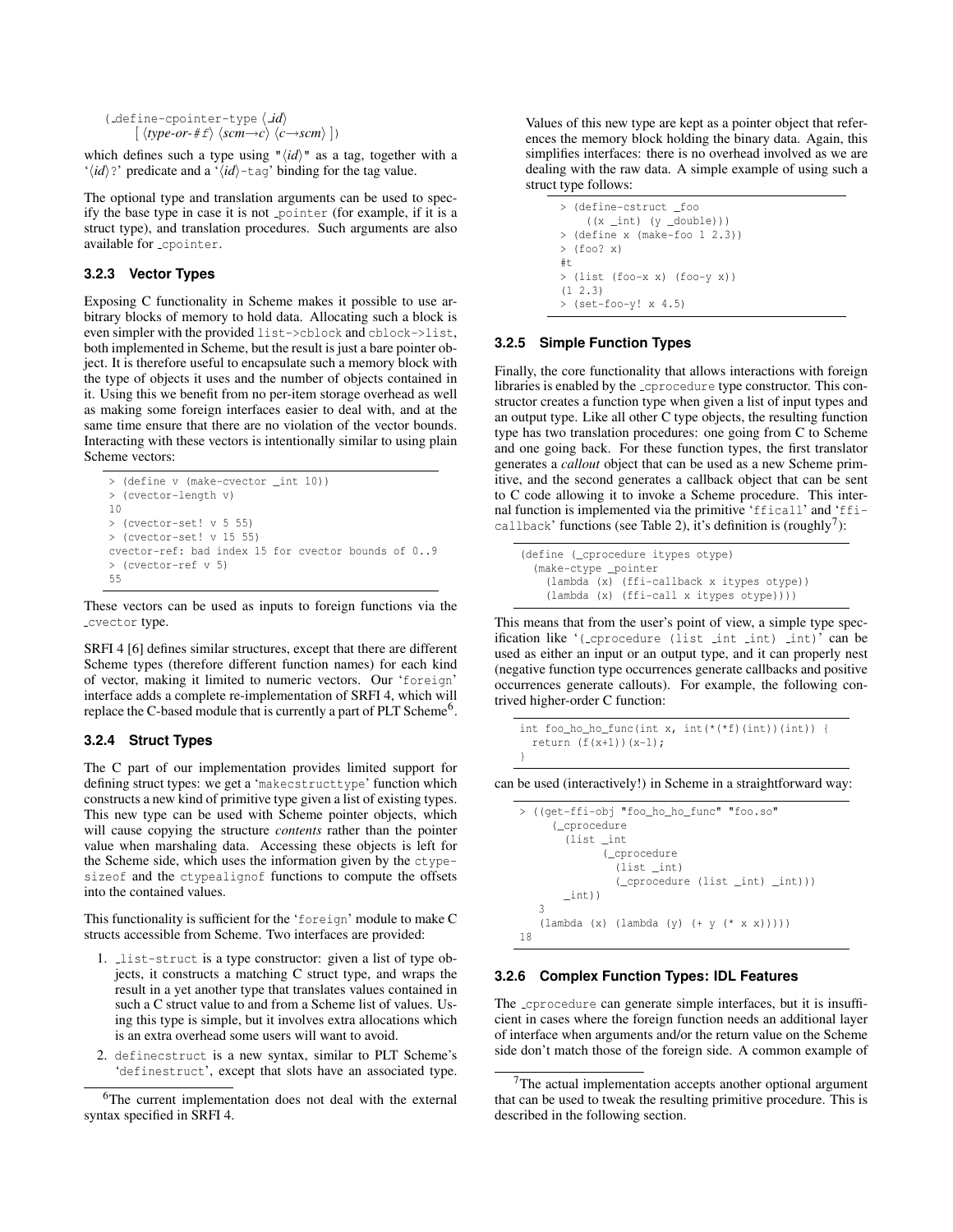this is a foreign function that expects a pointer and a size indicator, which correspond to a single Scheme object that encapsulates both. For example, the standard C 'read' function expects a string buffer and its size in two input arguments. A simple coproceduregenerated interface inevitably exposes the additional argument, so the interface programmer needs to wrap it by additional glue code. For this, cprocedure has an extra optional argument that is expected to be a procedure that wraps the resulting foreign function<sup>8</sup>:

```
(define c-read
 (get-ffi-obj "read" "libc.so.6"
    (_cprocedure (list _int _string _int) _int
      (lambda (prim)
        (lambda (fd buf)
          (prim fd buf (string-length buf)))))))
```
Another common example is the use of 'output pointers' by foreign code to return multiple values. Again, a naive cprocedure interface will be awkward to use from Scheme code, and the interface programmer needs to use a wrapper that makes the foreign function more Scheme-friendly:

```
(define c-modf
  (get-ffi-obj "modf" "libc.so.6"
    (_cprocedure (list _double _pointer) _double
      (lambda (prim)
        (lambda (d)
          (let* ([p (malloc _double)]
                 [r (prim d p)])
            (values (ptr-ref p _double) r)))))))
```
More forms of wrappers are needed in other situations: additional argument dependencies, input- and output-pointers, different allocation strategies, implicit 'self' pointers, etc. In general, we need a way to combine arbitrary wrappers that operate on arbitrary arguments. Such wrappers cannot be implemented as new C types, since such types can add layers of processing on each value independently, rather than the required interaction among multiple arguments and output values. What we need here is some form of an interface description language (IDL). The requirements for an appropriate IDL are:

- it should be easy to write and easy to read,
- it should be rich enough to express interactions such as the two demonstrated above as well as others,
- it should not lead to an expensive performance hit,
- it should be easy to extend when facing new situations.

One way that we have tried to tackle this issue is by providing the necessary abstractions as a collection of procedures, each performing a single task, and have interfaces use combinators to build the required argument interactions. This approach has a major drawback: it leads to complex expressions which are hard to write and harder to read. Using this approach, code that converts a Scheme string argument to buffer-size and pointer arguments might use a 'string+len' function together with combinators that arrange to swap the arguments, for example:

```
(define foo
  (get-ffi-obj "foo" "foo.so"
    (_cprocedure (list _int _string) _int
      (compose prim:1+2->2+1
               (prim:1->1+2 string+len))))
```
<sup>8</sup>Actually, our interface is part of the new version of PLT Scheme, which has a new *byte-string* type for raw (non-Unicode) character sequences. We use strings in the following examples for simplicity.

It is obvious that this code is hard to read — for example, inspecting the types reveals that there is a bug in this code<sup>9</sup>. In addition, such procedures will often be higher order for customization, making things even worse. Another drawback of this approach is the number of procedure applications that are involved in each call: any time overhead involved in foreign calls might be critical, and we don't want programmers to move to inferior tools because of it.

The approach that our system takes uses Scheme's syntax abstraction capabilities instead. We define a new type combinator, fun, which is actually a syntax transformer. Usages of fun generate the appropriate wrapper code, and use cprocedure with it to create the function type.

Simple usages of fun are similar to coprocedure except that the types need not be put in a list, and an infix '->' marker separates the input types from the output type. For example, using fun for the higher-order C example from Section 3.2.5:

```
> ((get-ffi-obj "foo_ho_ho_func" "foo.so"
       (\text{fun}\text{int } (\text{fun}\text{int} \rightarrow (\text{fun}\text{int} \rightarrow \text{int} ))\rightarrow int))
    3
     (lambda (x) (lambda (y) (+ y (* x x)))))
18
```
In its simple form, the fun type constructor has this syntax:  $(-\text{fun } \langle f\text{-type}\rangle^* \Rightarrow \langle f\text{-type}\rangle)$ 

which covers simple function interfaces in a slightly more convenient form than copointer. In its full form, fun is extended to deal with common argument interactions like most IDLs and more rather than fighting with a limited preprocessor or re-implementing a C parser, we have a real (meta) language to help us. Using syntactic abstractions in Scheme, we achieve a powerful IDL through fun, one that can be extended to handle all possible situations.

The full form of the fun syntax has two optional parts, and each  $\langle f$ -*type* $\rangle$  subform can have an optional identifier and/or expression:

$$
\langle \text{...fun } [\langle args \rangle : :] \langle f\text{-type} \rangle^* \rightarrow \langle f\text{-type} \rangle [->\langle expr \rangle])
$$
\n
$$
\langle f\text{-type} \rangle ::= \langle t\text{-expr} \rangle | ([\langle id \rangle :] \langle t\text{-expr} \rangle [ = \langle expr \rangle])
$$
\n
$$
\langle t\text{-expr} \rangle ::= expressions that evaluate to a type value
$$

The sequence of  $\langle f\text{-type}\rangle$ s in their full form behave like a sequence of 'let\*'-bindings, each with an associated type and a value (both plain Scheme expressions). As with 'let\*', value expression can refer to previous identifiers for their values. Omitting an identifier makes the corresponding value inaccessible for subsequent expressions; omitting a value expression means that the resulting wrapper function will expect a corresponding argument. For example, in this definition:

```
(define c-read
  (get-ffi-obj "read" "libc.so.6"
    (_fun _int
           (buf : _string)
           (_int = (string-length buf))
           \rightarrow \text{int}))
```
there are three arguments that are passed on to the foreign function:

- The first uses the short form: it has no value so it will receive the first value passed on to 'c-read', and it has no name so its value can not be used in following expressions.
- The second argument has no value too, making it get the sec-

<sup>&</sup>lt;sup>9</sup>A type checker will help avoiding such errors, but will not make things easier to read and write.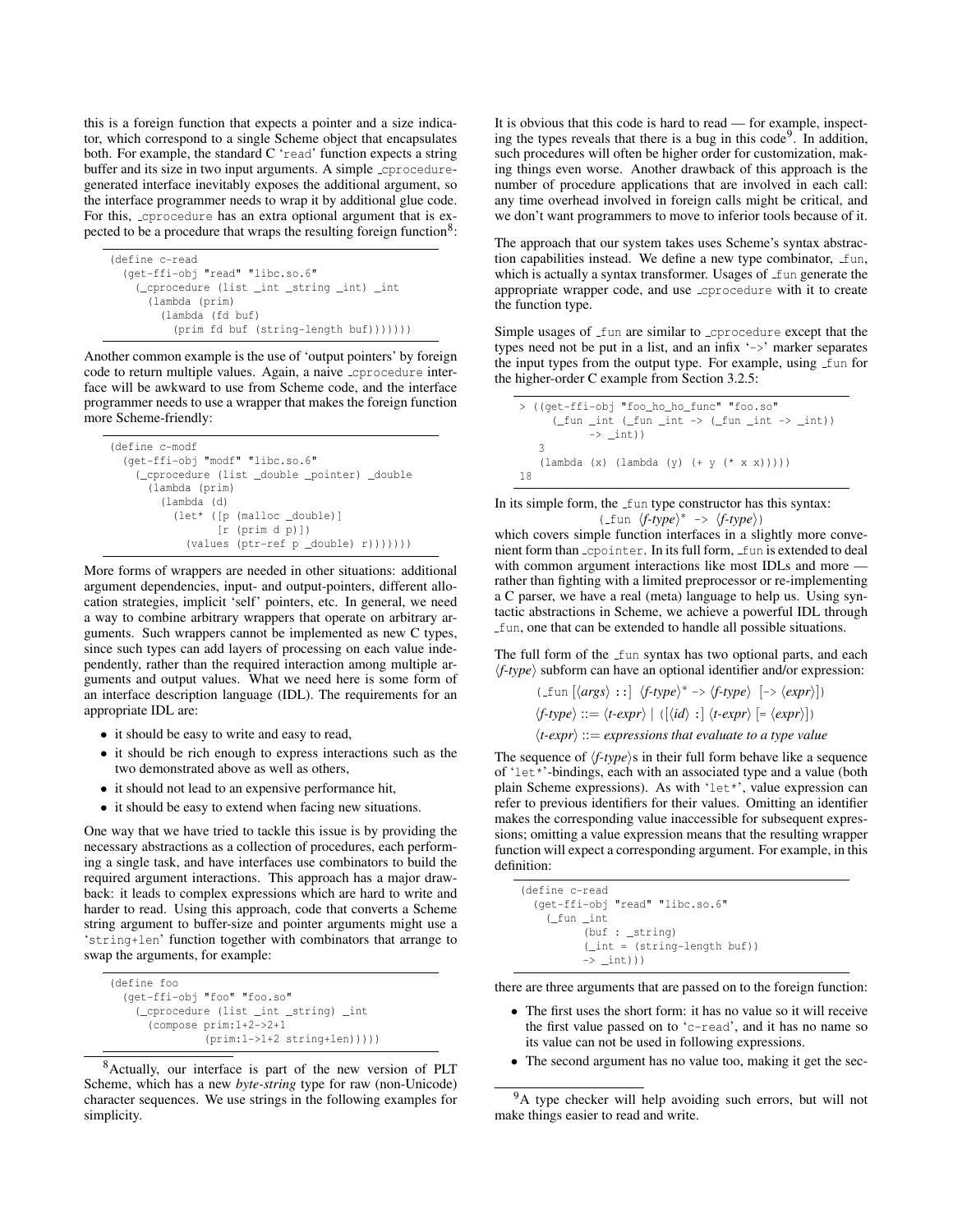ond 'c-read' argument, and its value is bound to 'buf'.

• The third argument has a value expression so the value that is passed on to the foreign function is always the length of the second (string) argument.

'c-read' is therefore a Scheme procedure that expects two arguments and returns an integer, by arranging for properly calling the foreign 'read'.

In some rare cases, an interface needs to have better control of the wrapper's argument list — which is the purpose of the optional  $\langle \langle \text{args} \rangle$  ::' prefix: it specifies the arguments to the resulting wrapper function. For example, if 'read' were to expect the buffer size first, we would use this fun type:

```
(_fun (fd buf) ::
      (fd : _int)(_int = (string-length buf))
      (buf : _string)
      \rightarrow \pmnt)
```
Note that identifiers are important here, as they connect the foreign inputs with the wrapper's inputs. The  $\langle \text{args} \rangle$  part can also be used to specify normal Scheme argument lists, including optional arguments.

A second '->' marker denotes a result expression different than the one that the foreign function returned. This expression can use any bound values and arguments, as well as the foreign result value (if given an identifier). For example, the 'modf' interface given above is better written with fun as:

| (define c-modf                                                                  |
|---------------------------------------------------------------------------------|
| (get-ffi-obj "modf" "libc.so.6"                                                 |
| $(\text{fun}_\text{double}(p : \text{pointer} = (\text{malloc}_\text{double}))$ |
| $\rightarrow$ (r : double)                                                      |
| -> (values (ptr-ref p _double) r))))                                            |

The fact that we can insert any Scheme expression for the return value makes it easy to change such definitions so they use alternative ways for assembling the return values, for example, changing 'values' to 'cons' in the above. If this was implemented in C, such changes would require more work.

The similarity between the  $\text{\textsterling}$  fun syntax and 'let\*' is not incidental: fun assembles a wrapper function that contains a single 'let\*' expression, which evaluates the various expressions, binding the results to specified identifiers. For example, the usage of fun in the last example expands to:

```
(_cprocedure (list _double _pointer) _double
 (lambda (ffi)
   (lambda (tmp15)
     (let* ((p (malloc _double))
             (r (ffi tmp15 p)))
        (values (ptr-ref p _double) r)))))
```
This satisfies the efficiency requirement: only one extra function call is wrapped around the foreign call.

## **3.2.7 Additional IDL Features: Custom Function Types**

The fun facility handles some common cases where we need to bridge a gap between the foreign function and Scheme code that uses it, but there are additional cases that are not addressed. For example, the 'modf' interface code above represents such a common situation – output pointers that are used by foreign code to return multiple values. We therefore extend the fun syntax further, by making it interact with special 'custom function types' that

| Custom Type   | Usage                                                                                                            |
|---------------|------------------------------------------------------------------------------------------------------------------|
| ptr           | input, output, or input/output pointers                                                                          |
|               | similar to an input/output ptr, but modifies the<br>Scheme box contents                                          |
| _box          | (PLT Scheme has a mutable box type. Note that we don't<br>need to associate Scheme boxes with 'shadow' pointers: |
|               | either copy values, or use a pointer instead of a box)                                                           |
| list, vector  | marshal lists and vectors as C pointers                                                                          |
| <b>Lovtes</b> | uses Scheme byte-strings (raw, non-Unicode strings)                                                              |
|               | a special non-type intended for saving intermediate<br>interface results                                         |

**Table 4. Simple types defined by the Scheme module**

are themselves syntaxes — such types can install pieces of code that are used before and after the foreign call, possibly modifying the corresponding value. In the case of output pointers we want to allocate some memory before the foreign call and dereference it afterward, a task that is achieved by the ptr custom type. ptr is a syntax with usages that has the following form:

(
$$
\text{ptr} \langle \text{mode} \rangle \langle \text{type-expr} \rangle
$$
)  
\langle \text{mode} \rangle ::= i | o | io

The  $\langle mode \rangle$  specifies an input, output, or input/output pointer. In the 'modf' case, we use an output pointer:

```
(define c-modf
  (get-ffi-obj "modf" "libc.so.6"
    (_fun _double (p : (_ptr o _double))
          \frac{1}{\sqrt{2}} (r : _double) -> (values p r))))
```
The code that is generated by this fun syntax is similar to the previous code,

```
(lambda (tmp15)
  (let* ((p (malloc _double))
         (r (ffi tmp15 p))
         (p (ptr-ref p _double)))
    (values p r)))
```
but notice that we don't need to explicitly allocate a double or dereference the pointer.

The custom function types that are provided by the 'foreign' are listed in Table 4. Further details on these types can be found in our user manual.

As mentioned above, Custom types are implemented as syntaxes. fun tries to expand each type expression it encounters, and if an expansion is identified as a custom type, then it has certain forms that contain the relevant pieces of code. A custom type expansion is a '( $\langle key:\rangle$   $\langle val \rangle$  ...)' sequence where all of the  $\langle key:\rangle$ s are from a short list of known keys. Each key interacts with generated wrapper functions in a different way, which affects how its corresponding argument is treated:

- **type:** specifies the foreign type to be used (#f can be used to make this not participate in the foreign call).
- **expr:** specifies an expression to be used for arguments of this type, removing it from wrapper arguments.
- **bind:** specifies a name that is bound to the original argument if it is required later (e.g., box needs to refer to the original box).
- 1st-arg: specifies a name that can be used to refer to the first argument of the foreign call (good for common cases where the first argument has a special meaning, e.g., for method calls).
- **prev-arg:** similar to 1st-arg:, but refers to the previous argument.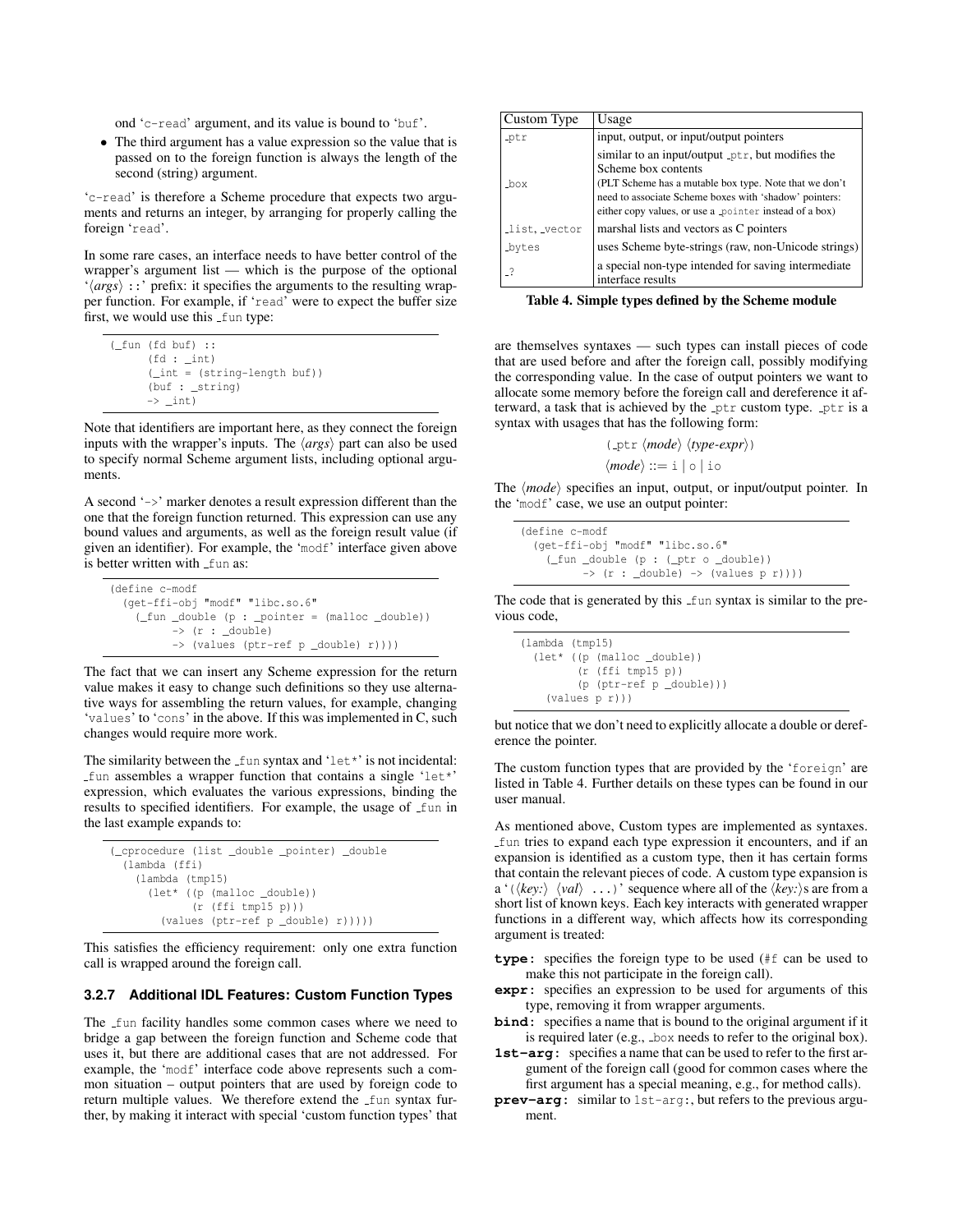**pre:** a pre-foreign code chunk that is used to change the argument's value.

**post:** a similar post-foreign code chunk.

The following is the implementation of the ptr custom type from the 'foreign' module. It is provided to roughly demonstrate how this is done; again, complete details are given in the user manual.

```
(define-syntax _ptr
  (syntax-rules (i o io)
    [(\quad i \quad t)];; input: malloc a pointer, set its value from the argument
     (type: _pointer
     pre: (x => (let ([p (malloc t)]) (ptr-set! p t x) p)))]
    [ (\angle 0 t)
    ;; output: malloc a pointer on entry, dereference on exit
     (type: _pointer
     pre: (malloc t)
      post: (x => (ptr-ref x t)))]
    [ ( i o t);; input/output: like output, but set its contents on entry
     (type: _pointer
     pre: (x \Rightarrow (let ([p (malloc t)]) (ptr-set! p t x) p))
      post: (x => (ptr-ref x t)))]))
```
All of the special custom types provided by 'foreign' are defined this way.

To conclude: our fun satisfies all requirements mentioned above for a good IDL: it is easy to read and write, it can express all wrapper interactions that other IDLs can express and more, it is efficient, and extensible by the ability to add new custom types that handle new kinds of processing. As expected from a syntax transformer that performs some substantial work, it carries some conceptual overhead, but we believe that overall it is better than the C processing alternatives since Scheme is superior in its syntactical abstraction capabilities.

## **4 Usage Examples**

With the implementation of our system, we provide a few (mostly Linux) library interfaces. This was used to test the implementation, motivating the overall design. We now describe a few examples of using our system, all based on these interface implementations.

#### **Syntactic Abstractions**

C provides some (limited) degree of syntactic abstraction, whereas Scheme truly shines in this area. When a complete library interface is desired (rather than pulling out a few useful functions), repetition is common. Writing interfaces in Scheme makes such problems almost non-existent — for example, our ImageMagick interface uses a simple macro:

```
(define-syntax defmagick
 (syntax-rules (:)
    [ ( id : x ...)
     (define id
      (get-ffi-obj 'id libwand (_fun x ...)))]))
```
to make interface definitions easier.

Defining new syntaxes can help in other, less common situations. For example, KSM [4] has a clang: sym form that exposes a foreign library variable as a Scheme binding. Using PLT Scheme macros, we can achieve this functionality in Scheme using a macro that defines the C 'variable' as a macro<sup>10</sup>:

```
(define-syntax defcvar
 (syntax-rules ()
    [(_ var lib type)
    (define-syntax var
       (syntax-id-rules (set!)
         [(set! var1 val1)
          (set-ffi-obj! 'var lib type val1)]
         [(var . xs)
         ((get-ffi-obj 'var lib type) . xs)]
         [var (get-ffi-obj 'var lib type)]))]))
```
and verify that it is working properly:

> (defcvar z "x.so" \_int)  $> 7$  $\bigcap$ > (set! z 123)  $> 7$ 123 > ((get-ffi-obj "getz" "x.so" (\_fun -> \_int))) 123

where the C code that is compiled into "x.so" is:

int  $z = 0$ : int getz() { return z; }

#### **Using Types**

C types in our system are somewhat lighter than expected: there is only a loose correlation between these types and Scheme object types. A type in our context can simply mean a different way of marshaling Scheme values to/from C, for example, the file type from Section 3.2.1 is simply a different way to marshal MzScheme path objects which are normally used with path. No C-level support is needed for such cases: there are no new binary tags involved, and no new object representations at the implementation level, meaning that it is extremely cheap to create such type descriptors. A common usage of types is therefore as a simple mechanism to add hook on the translation process.

For example, the ImageMagick library specifies a 'MagickWand' type, which is always being manipulated as a 'MagickWand\*' pointer. There are functions that return a pointer to a newly created 'MagickWand' object, and these objects must be destroyed with the 'DestroyMagickWand' function. To do this automatically, we define a MagickWand type using pointer and providing a new translation when going from C to Scheme, one that uses 'registerfinalizer' to make the GC use 'DestroyMagickWand' when reclaiming the pointer object<sup>11</sup>:

| #f ; Scheme->C translation is the same as cpointer |
|----------------------------------------------------|
|                                                    |
|                                                    |
| (begin (register-finalizer ptr destructor) ptr)    |
| (error ' MagickWand "got a NULL pointer")))))      |
|                                                    |

We can make this even better with a new cpointer type which uses an appropriate tag to identify these pointers and make sure that we don't confuse pointers to internal ImageMagick objects of different types. The following definition uses 'definecpointertype' (see Section 3.2.2) to create a type that tags all pointers when they are

```
word placeholder that is ignored).
```
 $11$ This assumes that there is no way to get a second pointer object that refers to the same 'MagickWand' object, so care should be taken with functions that can create such aliases.

<sup>10</sup>From the MzScheme [9, Section 12.1] manual: The 'syntaxidrules' form has the same syntax as 'syntaxrules', except that each pattern is used in its entirety (instead of starting with a key-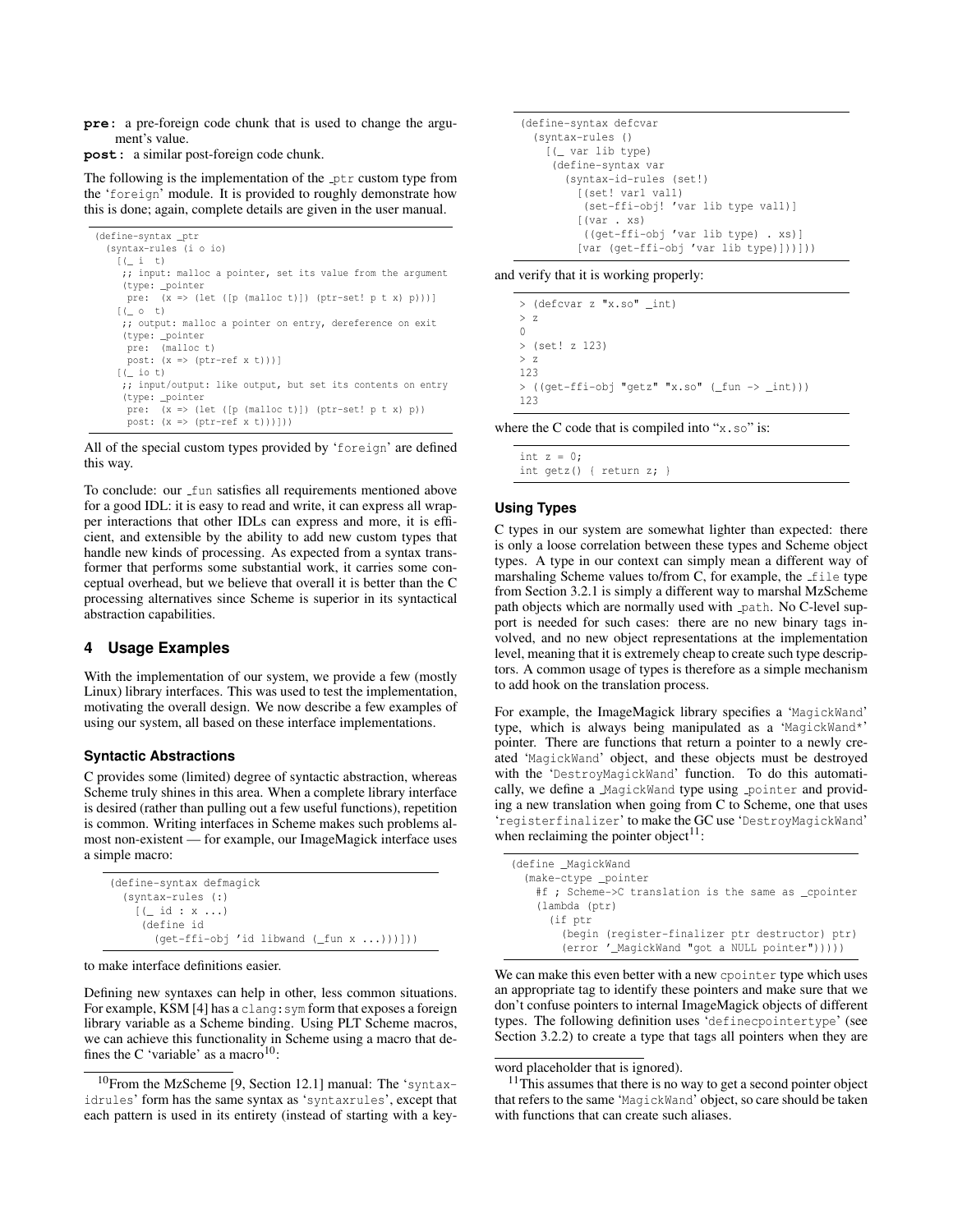moved from the foreign side to Scheme, and check the tag when sending a Scheme pointer object out to foreign code.

```
(define-cpointer-type _MagickWand #f #f12
  (lambda (ptr)
   (if ptr
      (begin (register-finalizer ptr destructor) ptr)
     (error '_MagickWand "got a NULL pointer"))))
```
A different example of using a new type comes from our TCL interface: the Tcl Eval function returns a status integer, indicating a possible error. In our implementation, we define evaltcl as:

```
(define eval-tcl
  (get-ffi-obj "Tcl_Eval" libtcl
    (_fun (interp : _interp = (current-interp))
          (expr : string)\rightarrow _tclret)))
```
using the following tclret definition:

```
(define tclret
 (make-ctype (_enum '(ok error return ...))
    (lambda (x) (error "tclret: only for returning"))
    (lambda (x)
      (when (eq? x 'error)
       (error 'tcl (get-string-result
                     (current-interp))))
     x)))
```
which effectively translates a TCL error into a Scheme exception.

Note that the TCL interface uses a Scheme parameter 'currentinterp' as the value of the first argument to 'TCL Eval'. We can make this implicit by defining a new custom type syntax, using the 'expr:' keyword:

```
(define-syntax _cur-interp
  (syntax-id-rules ()
   [_ (type: _interp expr: (current-interp))]))
(define eval-tcl
  (get-ffi-obj "Tcl_Eval" libtcl
    (_fun _cur-interp (expr : _string) -> _tclret)))
```
#### **Using Custom Types**

Custom types are intended to be used in situations where simple independent processing of each argument is insufficient. For example, many functions in the ImageMagick interface return a 'status' integer that indicates if there was an error. If an error has occurred, the main object involved in the function invocation should be used to retrieve the error message and severity. One way to deal with this situation is to save the object in a place accessible right after the foreign call, like a parameter. This is essentially what the TCL interface does, where tclret uses a parameter to get the error message. The ImageMagick interface is different — instead of a single implicit context parameter, it fits more an object-oriented style, where each method call happens in its object's context.

As a result, a good interface must be able to provide a relation between different arguments, namely the result value (to be checked for an error) and the first argument (providing the current object context). This is done using the 1st-arg: keyword of a custom type which specifies an identifier that will be bound to the first argument:

(define-syntax \_status (syntax-id-rules (\_status) [\_status (type: \_bool 1st-arg: 1st post:  $(r \Rightarrow$  (unless r (raise-wand-exception 1st))))]))

#### **Memory Management**

Usually, there are important aspects of the library interface that are not fully specified. Memory management issues often fall under this category. For example, a naive interface might behave in a surprising way:

```
> (define crypt
    (get-ffi-obj "crypt" "libcrypt"
     (_fun _string _string -> _string)))
> (define a (crypt "foo1" "23"))
> a
"23.kLNfMwUW0Q"
> (define b (crypt "foo4" "56"))
> b
"568.5HohJYC0g"
> a ; a is modified!
"568.5HohJYC0g"
> (string-set! a 0 #\X) ; verify that a and b
> (list a b) ; are the same string
("X68.5HohJYC0g" "X68.5HohJYC0g")
> (eq? a b) ; ...but not quite the same
#f
```
Using a simple SWIG interface, made using the C prototype declaration for 'crypt':

extern char \*crypt(const char \*key, const char \*salt);

suffers from this problem too. The reason for this strange behavior is that both our interface implementation and SWIG's generated code use MzScheme's 'make string without copying' function, which simply wraps an existing C string in a Scheme string object. The standard Unix crypt function returns a pointer to its own static string, making the above interaction create two Scheme string objects that point to this static buffer — but the Scheme objects are still different. This can be dangerous as it breaks an implementation assumption, so some solution is required. Changing the implementation to use 'scheme make string' would not be acceptable in the general case since it leads to an expensive overhead. In addition, there are other foreign functions (e.g., getcwd) that can allocate a return string, and blindly copying it will cause a memory leak (the allocated string is not in GC-controlled memory).

Using our system simplifies such a solution since we don't have to break out of Scheme, we can simply use a new type<sup>13</sup>:

(define \_string/copy (make-ctype \_string #f (lambda (x) (string-append  $x # " " ) ) ) )$ 

We can solve numerous problems in a similar way, for example, using semaphores to avoid problems with the single crypt buffer, or creating a new string/free that copies a string and freeing the previous GC-invisible one.

<sup>&</sup>lt;sup>12</sup>Use cpointer as a base type, no extra translation when going to from Scheme to C, and register the destructor on the way back.

<sup>&</sup>lt;sup>13</sup>Note that this is not relevant now, since our system is part of the Unicode-enabled MzScheme, so Scheme strings are stored in Unicode format, meaning that they are always copied.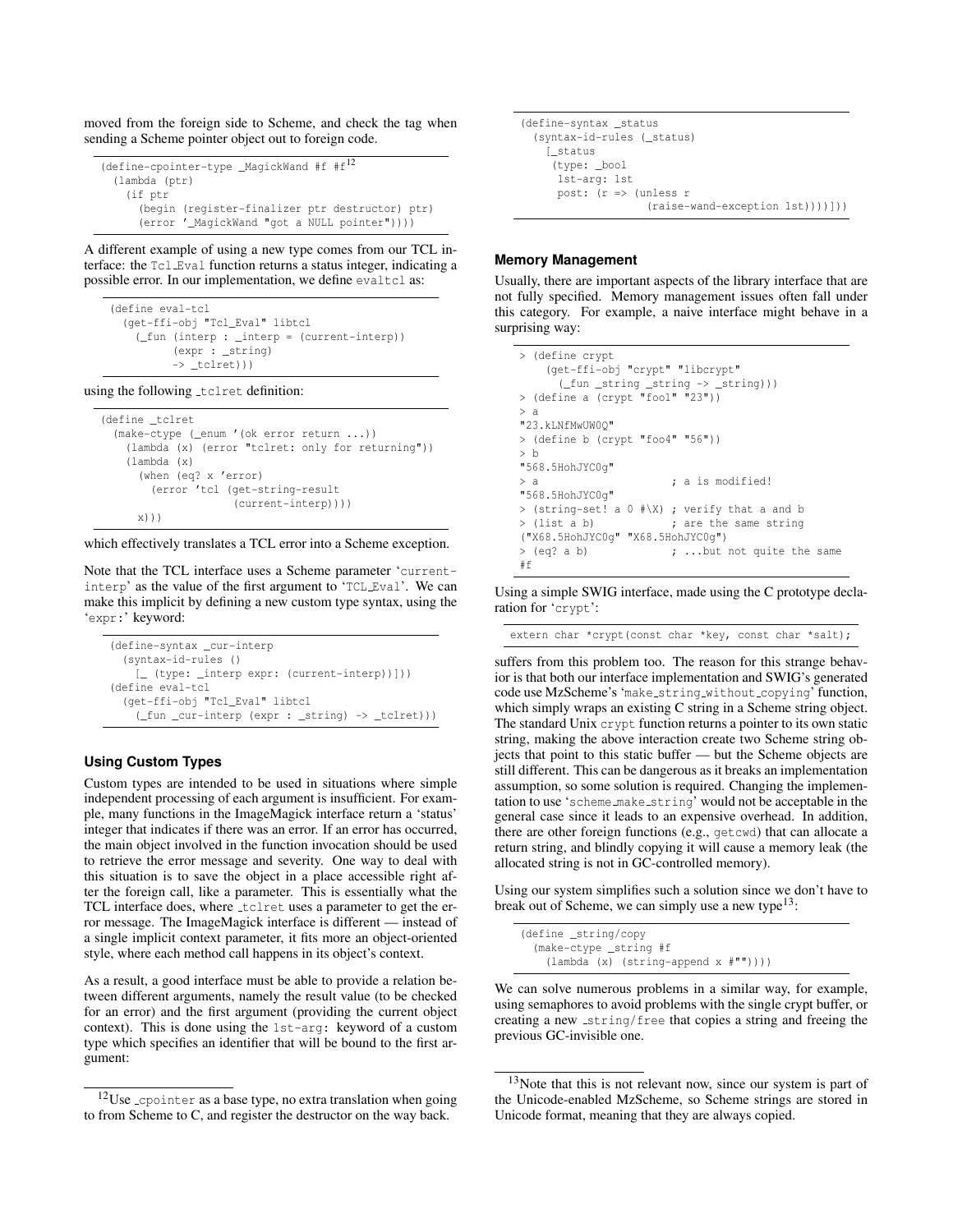# **5 Related Work**

The first and foremost advantage that our foreign interface has over existing implementations, is the fact that it is truly dynamic. This means that functionality that traditionally is available only via C code is available to Scheme programmers, which makes for a compiler- and architecture-independent system. Furthermore, the dynamic aspect of the system allows for playing with foreign extensions dynamically, modifying and debugging the interface at runtime<sup>14</sup> . Exploratory programming is therefore possible, hence the overall development cycle becomes much lighter.

A second advantage comes from the fact that we use Scheme. Using a language with robust syntactical abstractions makes it possible to provide an IDL-like interface for interface programmers, with features that can go beyond capabilities of conventional IDLs [18, 16]. Having syntactic abstractions in the language makes it possible for users to extend their own code using new constructs, including ones that are unique to a single library, in contrast to fixed IDLs that are either fixed, or used through a primitive facility like the C preprocessor.

Dynamic interfaces are not as common as static interfaces. Existing dynamic systems, for example the Allegro CL foreign function interface [10] and Python's ctype module, do not provide the lowlevel C-substitute features that we do. Urban's FFI survey [17], although a little out-dated, provides an excellent overview on existing systems and implementation issues. It is interesting to note an SML interface system [2] as another, somewhat similar system to ours. Similar to our design, the main idea is *data-level interoperability* [8] — making raw C data available to the high-level language, but our system differs in a few important aspects:

- Our design is built around the idea of enabling arbitrary Clike unsafe code — whereas Blume's system uses SML's type system to enhance interaction with foreign code.
- Our system goes one step further in giving users more power. "If you can do it in C, then we will let you do it in Scheme" rather than "Some C-level operations are useful enough that we let you use them".
- Blume's system is limited to SML's syntactic framework, where we use Scheme's capabilities for creating IDL-like syntax.

We focus our comparison on static interface generators such as GreenCard [14], G-Wrap [3], and SWIG [1]. There are Scheme systems that fall under this category too by providing support for combining Scheme and C code, for example, Gambit-C<sup>15</sup> [5] and KSM [4]. Most notably, SRFI 50 [15] attempts to standardize this approach, possibly making it possible for different Scheme implementations to share C code. These systems make it possible to write Scheme code that is converted to C code, so it is easy to write such 'Scheme' code that calls C functions as if they were plain function calls. Some of these systems lack a code generation component that is derived by an IDL or some equivalent, but they can all be seen as static code generators.

We now focus on SWIG as a popular system that can be used for multiple high-level languages. A simple translation using SWIG requires the user to compile (through the SWIG parser) a C header file with a SWIG interface file, resulting in C code that is then, yet again, compiled using a C compiler, to produce a C module that is finally imported into Scheme. In contrast to the static approach,

| func. | Glue Type          | CPU    | Real  | GC.     |
|-------|--------------------|--------|-------|---------|
| crypt | <b>SWIG</b>        | $38\%$ | $4\%$ | $-34\%$ |
|       | Handwritten C glue | 53%    | 49%   | $0\%$   |
| sgadd | <b>SWIG</b>        | 55%    | 57%   | $0\%$   |
|       | Handwritten C glue | 60%    | 61%   | $0\%$   |

**Table 5. Comparison of overhead time**

our 'foreign' library makes it possible for a Scheme developer to quickly open up a C library, pull out a few procedure objects and start an interactive development session.

It could be argued that a simpler, more user friendly system comes at a price of expensive overhead, leading to an inherent sacrifice of performance. Testing out two simple benchmarks, we found that the interface overhead of our system is just slightly slower as a compiled interface that was generated by SWIG, which itself has an almost identical overhead to hand-written glue code.

Our results are summarized in Table 5. Two functions were used for this analysis — the first is the crypt function taken from the standard Unix libcrypt: consuming two strings and producing an encrypted string result. The second is a simple C function, sqadd, that performs an addition of two integer squares. We measured a million executions of crypt and 30 million executions of sqadd, performing each test for 16 rounds beginning with a fresh MzScheme process, discarding the 6 extreme timings and averaging the other 10. The percentages are computed as:  $\frac{Time_{PLT}-Time_{RawC}}{Time_{SWIG}-Time_{RawC}} - 1$  where *TimePLT* is the averaged running time of our interface, *TimeSWIG* is the average running time of SWIG, and *TimeRawC* is that of an implementation of comparable repetition loops in C. The same computation was used to compare our system against handwritten C glue code.

As Table 5 shows, our system is about 1.5 times slower then SWIG, and, in most cases the handwritten glue code. The biggest performance hit is in the simple arithmetic function, where the actual foreign code does much less than the interface code. Situations like this should rarely occur since the usual case of using a foreign library is when it can do some substantial work that is otherwise hard to achieve in Scheme.

While issues of timing and performance are important, aspects such as implementation complexity and ease of use must also be considered. Comparing our system to SWIG and interfaces that use an IDL, it becomes clear that our implementation is better in at least one aspect. One advantage that our system provides over the static approaches is the ability to specify additional functionality using new user-defined types that involve arbitrary translation code. The main point here is that such translations are written in the high-level language itself rather than dealing with the intricacies of the C implementation.

In addition, regardless of interface design and syntactical complexity, our implementation is better because the interfacing mechanism itself is in a high order language: making it possible to include arbitrary Scheme code as part of the foreign call specification. This is further enhanced by the fact that we use Scheme since it is possible to create new syntactic abstractions to deal with new requirements. Either with SWIG interface files or with an IDL, the interface developer is still confined by C and C-like code with its known shortcomings when it comes to dealing with complex problems.

<sup>&</sup>lt;sup>14</sup>As long as no fatal errors occur.

<sup>&</sup>lt;sup>15</sup>Some parts of this were ported to PLT's MzC compiler.